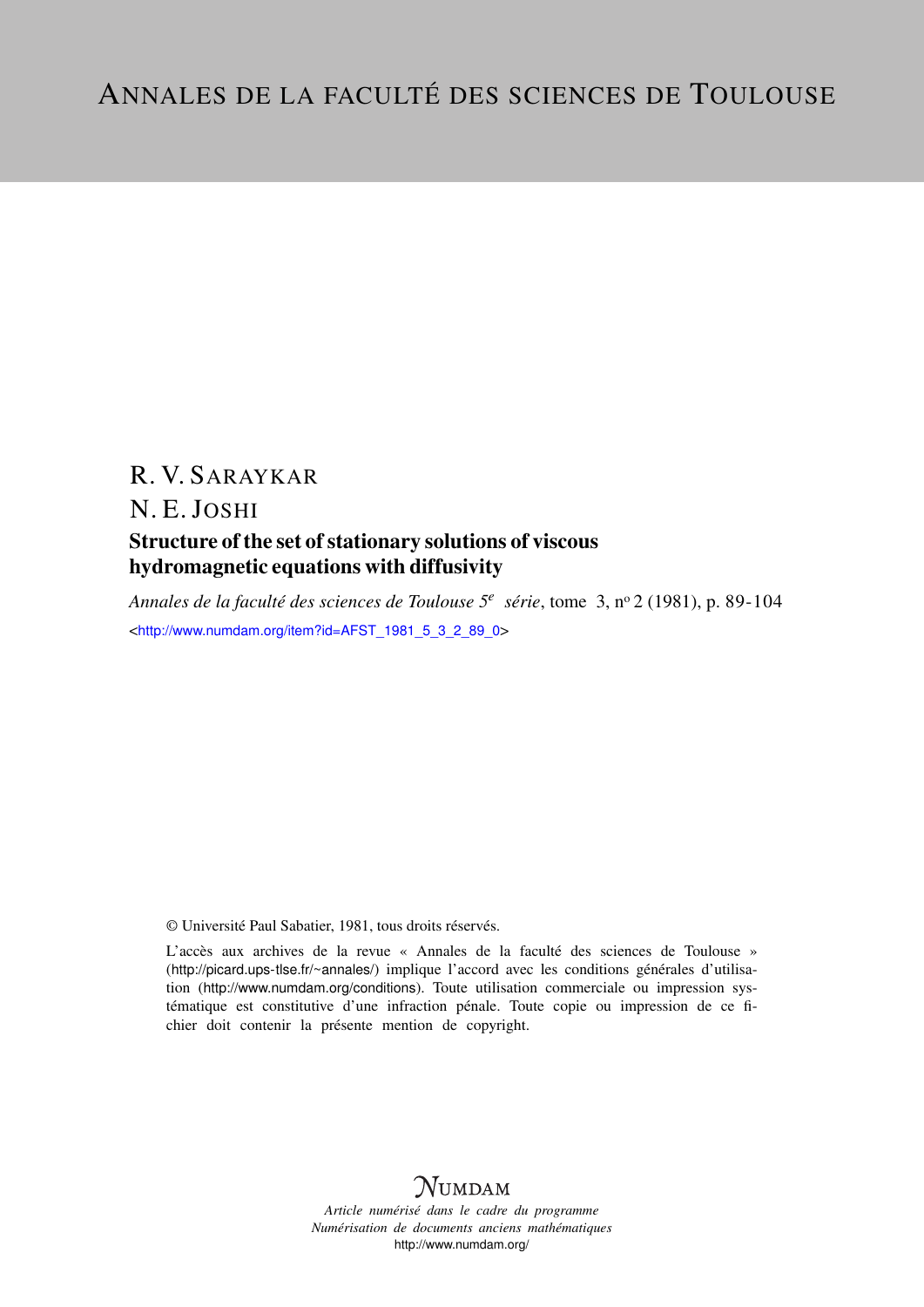Annales Faculté des Sciences Toulouse Vol III, 1981, P. 89 à 104

# STRUCTURE OF THE SET OF STATIONARY SOLUTIONS OF VISCOUS HYDROMAGNETIC EQUATIONS WITH DIFFUSIVITY

R.V. Saraykar  $(1)$  and N.E. Joshi  $(2)$ 

(1)(2) Department of Mathematics, Nagpur University Campus, Nagpur 440010 - India.

Résumé : Dans ce papier, à la suite de C. Foias et de R. Temam [4], nous démontrons les propriétés génériques de l'ensemble des solutions des équations stationnaires de l'hydromagnétisme avec viscosité et diffusivité magnétique. L'outil important utilisé est le théorème de Sard dans sa version en dimension infinie due a Smale.

Summary : In this paper, following C. Foias and R. Temam [ 4 ] , we have proved generic properties of the set of solutions of stationary hydromagnetic equations with viscosity and magnetic diffusivity. The main tool used is Smale's infinite-dimensional version of Sard's theorem.

#### INTRODUCTION

In this paper we study the structure of the set of stationary solutions of equations for viscous incompressible conducting fluid with diffusivity in the presence of a magnetic field. The boundary condition for the velocity field is assumed to be homogeneous. We consider the following system of equations governing the stationary hydromagnetic flows :

(0.1) 
$$
-\nu \Delta u + \sum_{i=1}^{n} u_{i}D_{i}u - \sum_{i=1}^{n} B_{i}D_{i}B + \text{grad } p = f \text{ in } \Omega
$$

(0.2) 
$$
-\lambda \Delta B + \sum_{i=1}^{n} u_{i}D_{i}B - \sum_{i=1}^{n} B_{i}D_{i}u = o \text{ in } \Omega
$$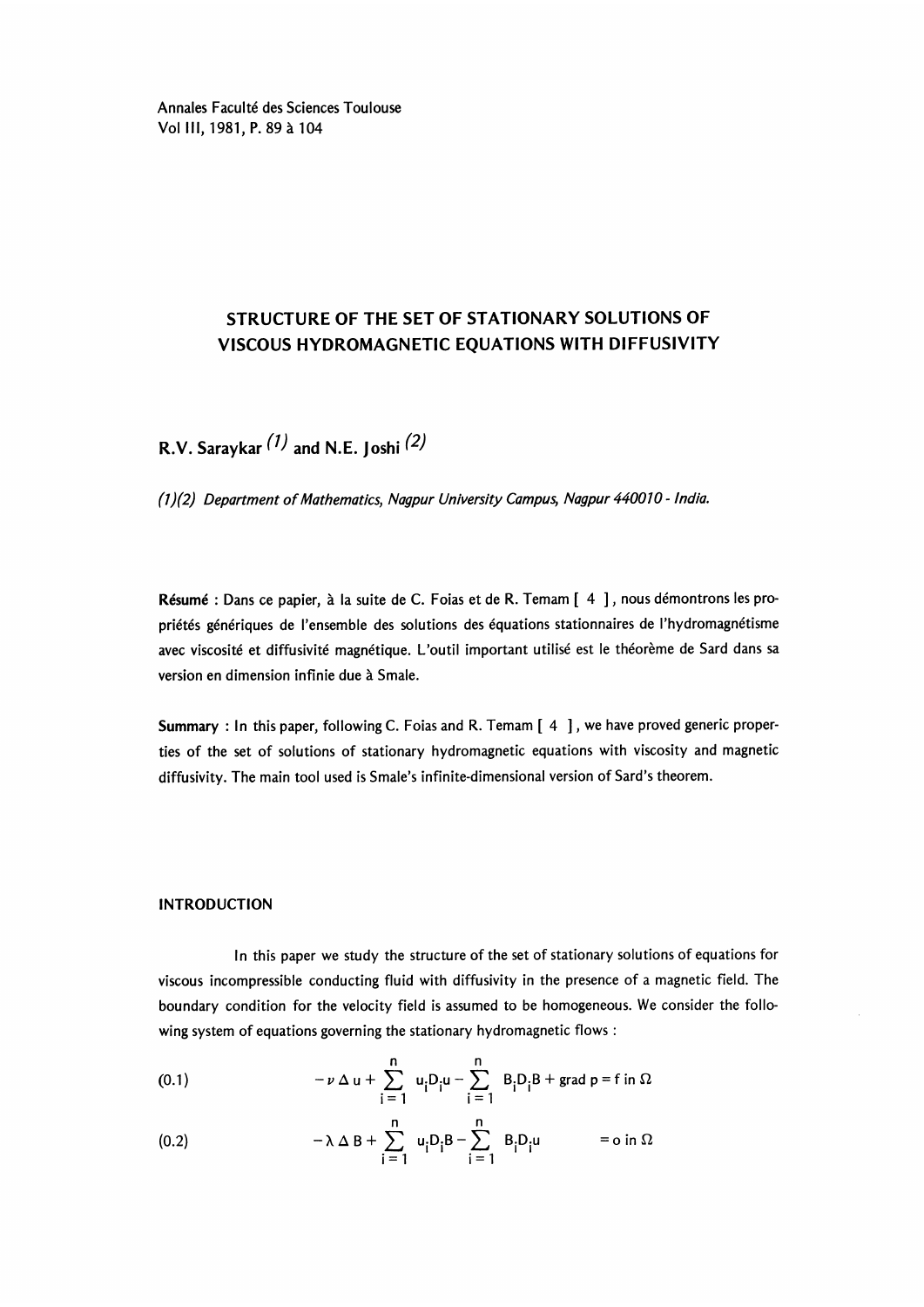$$
(0.4) \t\t\t u = o, B = \phi, on \Gamma, where \phi. n = o on \Gamma.
$$

Here  $\Omega$  is an open bounded set of R<sup>n</sup>, n = 2 or 3, and  $\Gamma$  is its boundary.  $D_i = \partial / \partial x_i$  and p denotes the total pressure. u and B are the velocity and magnetic fields.

Without loss of generality, we take  $\lambda = \nu$ . The problem is reduced to the functional equation in u and B. We denote by  $S(f,\phi,\nu)$  the set of solutions  $\{u,B\}$  of the problem (0.1) - (0.4).

The methods of proving the properties of  $S(f,\phi,\nu)$  rely on those in C. Foias and R. Temam [4].

In section 1, we prove general properties of  $S(f,\phi,\nu)$ .

In section 2, we prove a generic property. The proof is based on an infinite-dimensional version of Sard's theorem due to Smale and some results developed in Section 1.

The case with nonhomogeneous boundary condition for velocity field can be trea-The case with<br>ted as in [4].

Notations are as in [4].

#### 1. GENERAL PROPERTIES OF THE SET  $S(f,\phi,\nu)$

Regarding  $\Gamma$ , the boundary of  $\Omega$ , we assume that

- (1.1) **F** is a manifold of class C<sup>r</sup> of dimension n 1 and  $\Omega$  is locally located on one side of  $\Gamma$  $(r = 2$  unless otherwise specified).
- $(1.2)$   $\Gamma$  has a finite number of connected components.

Let  
\n
$$
\mathcal{V} = \{ u \in \mathcal{D}(\Omega)^n, \text{div. } u = o \}
$$
\n
$$
V = \text{closure of } \mathcal{V} \text{ in } H_0^1(\Omega)
$$
\n
$$
= \{ u \in H_0^1(\Omega) / \text{ div. } u = o \}
$$
\n
$$
\mathcal{W} = \{ u \in \mathcal{D}(\Omega)^n / \text{ div. } u = o, u \text{ . } n = o \text{ on } \Gamma \}
$$
\n
$$
W_s = \text{closure of } \mathcal{W} \text{ in } H^s(\Omega)
$$
\n
$$
W_1 = W, \quad W_0 = H.
$$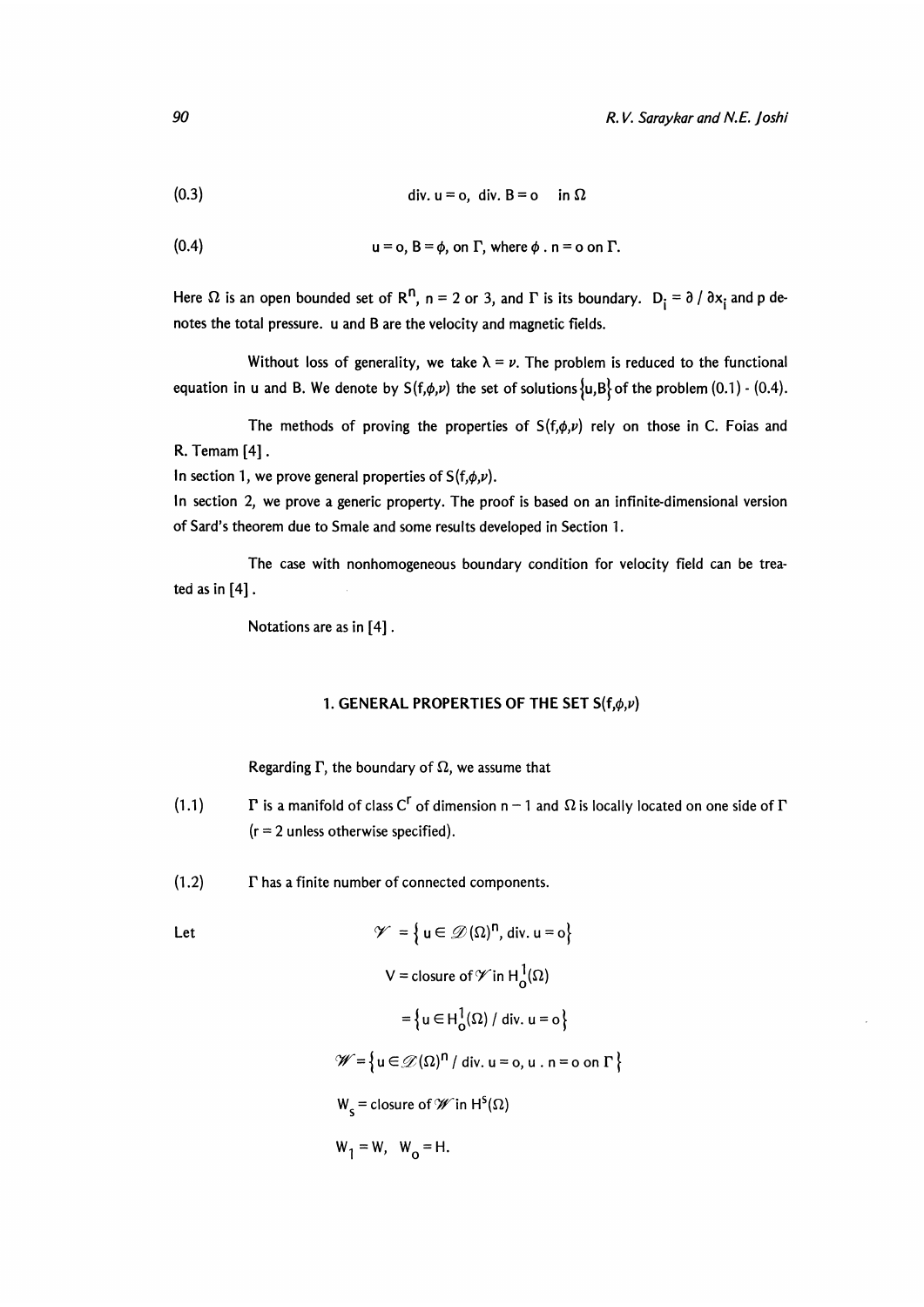Then  $H = closure of \mathcal{V}$  in  $L^2(\Omega)$ 

$$
= \left\{ u \mid u \in L^2(\Omega)^n, \text{ div. } u = 0, u \cdot n = 0 \text{ on } \Gamma \right\}.
$$

We have the following continuous injections :

$$
V \subset H \subset V',
$$
  

$$
W_s \subset W \subset H \subset W' \subset W'_s
$$

#### 1.1. - The Homogeneous Hydromagnetic Problem.

Given f and  $\phi$ , to find u, B and p such that

(1.3) 
$$
-\nu \Delta u + \sum_{i=1}^{n} u_{i}D_{i}u - \sum_{i=1}^{n} B_{i}D_{i}B + \text{grad } p = f \text{ in } \Omega
$$

(1.4) 
$$
-\nu \Delta B + \sum_{i=1}^{n} u_{i}D_{i}B - \sum_{i=1}^{n} B_{i}D_{i}u = o \text{ in } \Omega
$$

(1.5) 
$$
\text{div. } u = o, \quad \text{div. } B = o \quad \text{in } \Omega
$$

(1.6) 
$$
u = o, B = \phi \text{ on } \Gamma \text{ where } B \text{ . } n = \phi \text{ . } n = o \text{ on } \Gamma.
$$

We assume that  $f \in H^{-1}(\Omega)$ , the dual space of  $H^1_0(\Omega)$  and  $\phi$  is given in  $H^{1/2}(\Gamma)$  (the space of traces of functions in  $\text{H}^1(\Omega)$ ) with

(1.7) 
$$
\int_{\Gamma} \phi . \overline{n} d\Gamma = 0
$$

 $\overline{n}$  being the unit outward normal on  $\Gamma$ . Then (1.7) is implied by (1.6).

One can find  $\Phi$  ([7], [11]) with  $\Phi \in H^1(\Omega)$ , div. $\Phi = o, \Phi = \phi$  on  $\Gamma$ . Hence the problem (1.3) - (1.6) is equivalent to finding  $\{u, \overline{B}\}\$ ,  $\overline{B} = B - \Phi$ , solution of

 $\ddot{\phantom{0}}$ 

(1.8)  
\n
$$
-\nu \Delta u + \sum_{i=1}^{n} u_{i}D_{i}u - \sum_{i=1}^{n} \overline{B}_{i}D_{i}\overline{B} - \sum_{i=1}^{n} \Phi_{i} D_{i}\overline{B}
$$
\n
$$
-\sum_{i=1}^{n} \overline{B}_{i}D_{i}\Phi + \text{grad } p = \overline{f} \text{ in } \Omega
$$
\n
$$
-\nu \Delta \overline{B} + \sum_{i=1}^{n} u_{i}D_{i}\overline{B} + \sum_{i=1}^{n} u_{i}D_{i}\Phi - \sum_{i=1}^{n} \overline{B}_{i}D_{i}u
$$
\n
$$
-\sum_{i=1}^{n} \Phi_{i}D_{i}u = \nu \Delta \Phi \text{ in } \Omega
$$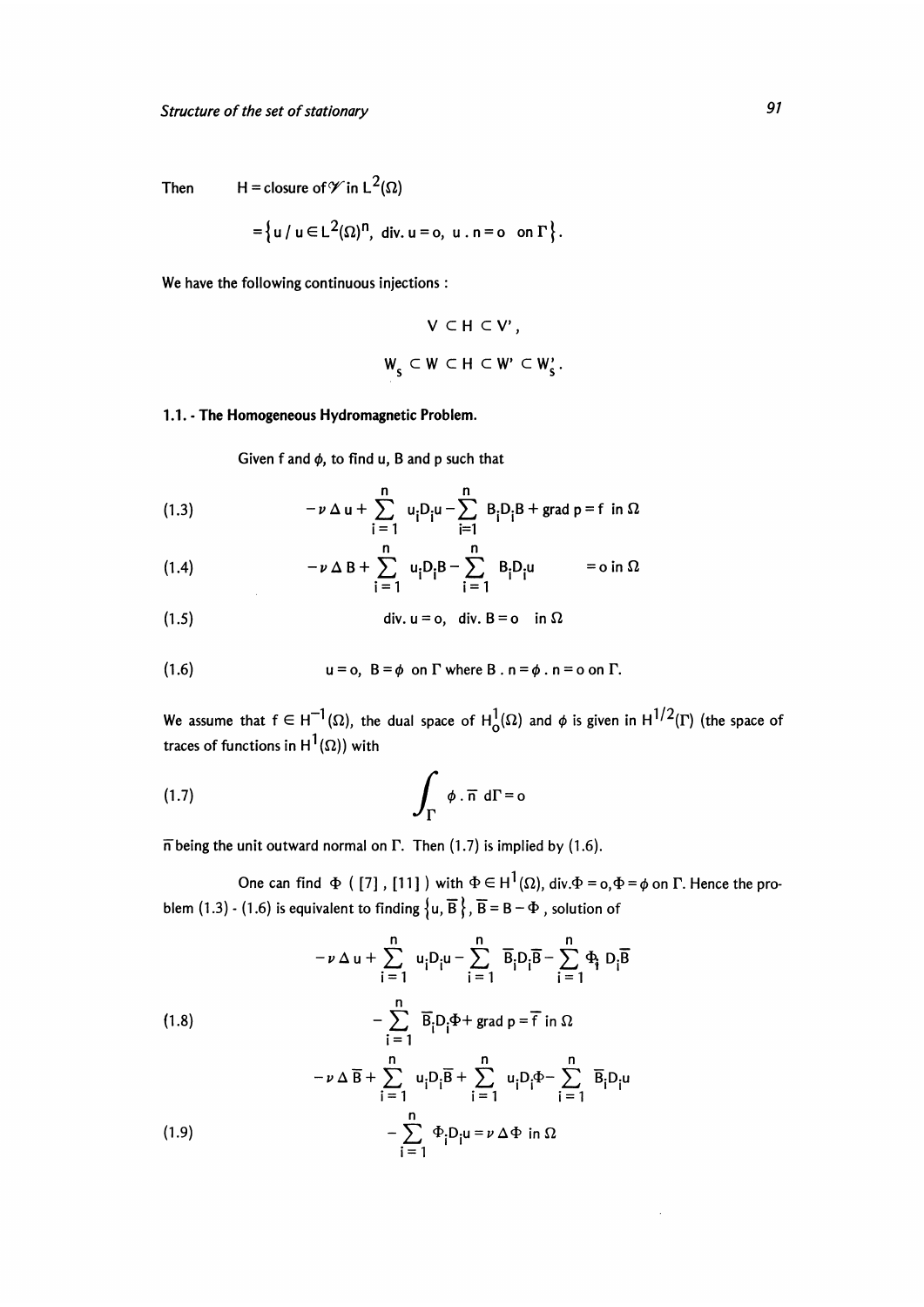(1.10) 
$$
\text{div. } \mathbf{u} = \mathbf{o}, \quad \text{div. } \overline{\mathbf{B}} = \mathbf{o} \quad \text{in } \Omega
$$

$$
(1.11) \t\t u = o, \ \overline{B} = o \quad on \ \Gamma
$$

where

(1.12) 
$$
\overline{f} = f + \sum_{i=1}^{n} \Phi_i D_i \Phi
$$

In variational form,  $(1.8)$  –(1.11) become : to find  $u \in V$  and  $\overline{B} \in V$  such that

$$
\nu((u,v)) + b(u,u,v) - b(\overline{B},\overline{B},v) - b(\Phi,\overline{B},v) - b(\overline{B},\Phi,v) = (\overline{f},v) \text{ for all } v \in V
$$

and

$$
\nu((\overline{\mathsf{B}},\mathsf{c})) + \mathsf{b}(\mathsf{u},\overline{\mathsf{B}},\mathsf{c}) + \mathsf{b}(\mathsf{u},\Phi,\mathsf{c}) - \mathsf{b}(\overline{\mathsf{B}},\mathsf{u},\mathsf{c}) - \mathsf{b}(\Phi,\mathsf{u},\mathsf{c}) = -\nu((\Phi,\mathsf{c})) \text{ for all } \mathsf{c} \in \mathsf{V}.
$$

Equivalently,

(1.13) 
$$
\nu Au + \mathscr{B}(u, u) - \mathscr{B}(\overline{B}, \overline{B}) - \mathscr{B}(\overline{B}, \overline{B}) - \mathscr{B}(\overline{B}, \Phi) = \overline{f}
$$

(1.14) 
$$
\nu A\overline{B} + \mathscr{B}(u,\overline{B}) + \mathscr{B}(u,\Phi) - \mathscr{B}(\overline{B},u) - \mathscr{B}(\Phi,u) = \nu A \Phi
$$

 $B$  is bilinear and A is linear

Let  $S(f,\phi,\nu)$  be the set of solutions  $\{u,\overline{B}\}$  of the problem  $(1.8) - (1.11)$  or  $(1.13)$ -(1.14). We now list some properties of this set which are easy consequences of wellknown results.

THEOREM 1.1. Let (1.1) and (1.2) hold for  $\Omega$ . Let f be given in  $H^{-1}(\Omega)$  and  $\phi$  in  $H^{1/2}(\Gamma)$  with

(1.15) 
$$
\int_{\Gamma_i} \phi \cdot n \, d\Gamma = 0, \quad i = 1, 2, ..., k
$$

which is satisfied by  $(1.6)$ .

Then

 $(P_1)$  S(f, $\phi, \nu$ ) is not empty

 $({\sf P}_2)$   ${\sf S}({\sf f},\phi,\nu)$  is closed and bounded in  $\;{\sf H}^1(\Omega)\,\times\,{\sf H}^1(\Omega)\;$  and compact in X

$$
|u, B|_1 \le \sigma_0 \text{ for all } \{u, B\} \in S(f, \phi, \nu)
$$

where  $\sigma_{\mathbf{O}} = \sigma_{\mathbf{O}}$  (f, $\phi, \nu, \Omega$ ) depends on f, $\phi, \nu, \Omega$ .

 $(P_3)$  S(f, $\phi, \nu$ ) is reduced to one point (uniqueness) if

(1.17) 
$$
\nu - C_1 \sigma_0 (f, \phi, \nu) > 0
$$

 $C_1$  depends on  $\Omega$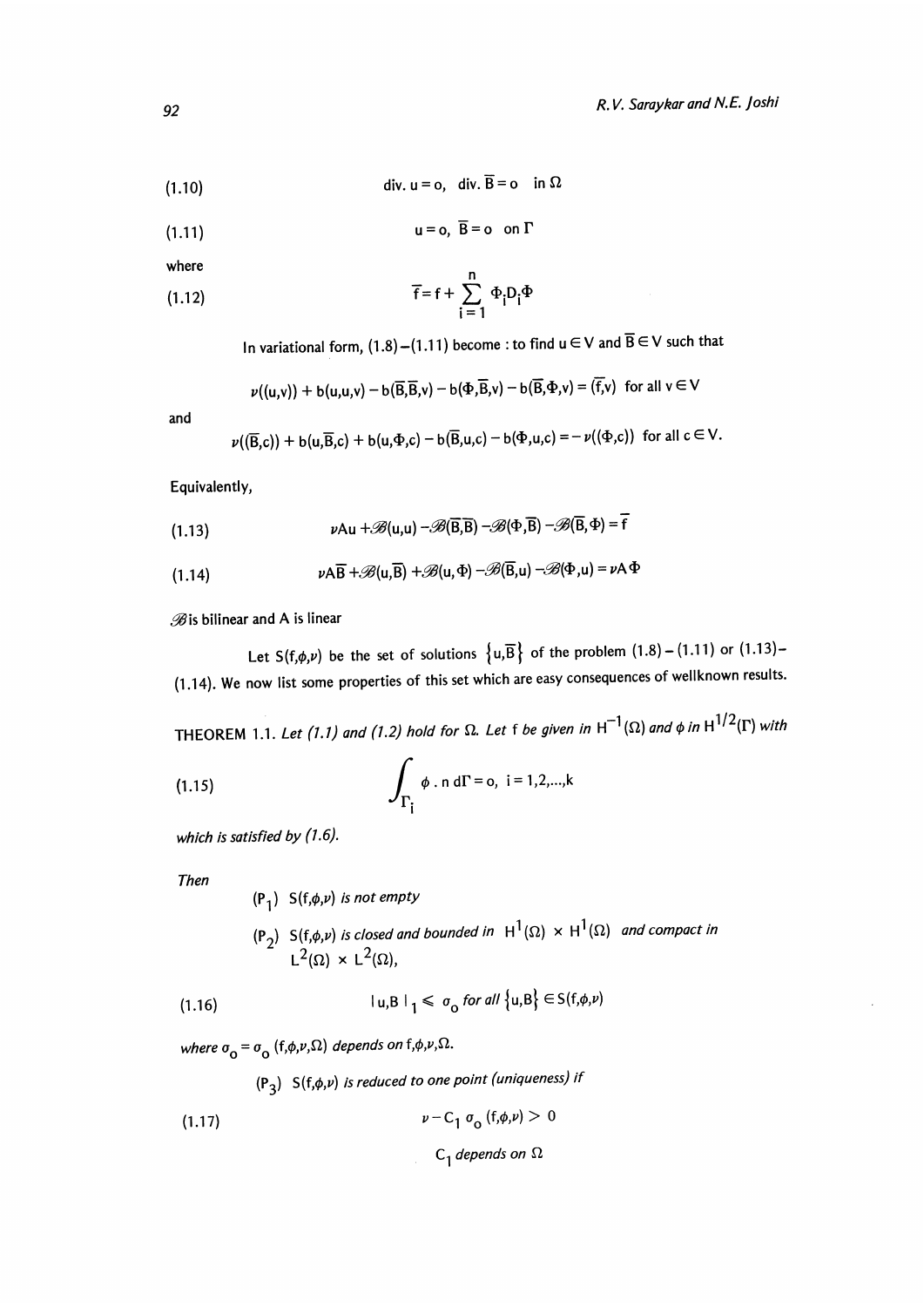$$
(\mathsf{P}_4) \quad \text{If } \mathsf{f} \in \mathsf{L}^2(\Omega) \text{ and } \phi \in \mathsf{H}^{3/2}(\Gamma), \text{ then}
$$
\n
$$
\mathsf{S}(\mathsf{f}, \phi, \nu) \subset \mathsf{H}^2(\Omega) \times \mathsf{H}^2(\Omega) \quad \text{(regularity)}.
$$

Here  $|u,B|_1$  is the product norm on V  $\times$  V defined, as usual, as  $(|u|^2 + |B|^2)^{1/2}$ <br>uivalent to the norm  $||\{u,B\}||^2 = |u|_1 + |B|_1$ . (1.18) which is equivalent to the norm  $\|\{u,B\}\|' = \|u\|_1 + \|B\|_1$ .

*Proof.* The proof for  $(P_1)$ , the existence of solution  $\{u, B\}$  is given by easily extending the standard proof for existence for a single equation, say, Navier-Stokes equation  $(6]$ ,  $[8]$ ). See also  $[5]$ , in which existence is proved assuming (1.15) as the boundary condition.

The crucial step in the proof is to show that choice of above  $\Phi$  can be made so that

(1.19) 
$$
b(u,\Phi,B) \leq \frac{1}{2} \nu \|u\| \cdot \|B\| \text{ for all } u, B \in H_0^1(\Omega)
$$

H<sup>1</sup>-norm of  $\Phi$  depends on  $\phi$  and  $\nu$ .  $(1)$ 

We now prove  $(1.16)$ :

We take the scalar product of  $(1.13)$  with u and  $(1.14)$  with  $\overline{B}$ . Then we get

$$
(1.20) \quad \nu \parallel u \parallel^{2} - b(\overline{B}, \Phi, u) - b(\Phi, \overline{B}, u) - b(\overline{B}, \overline{B}, u) = (\overline{f}, u)
$$

and

 $\ddot{\textbf{x}}$ 

(1.21) 
$$
\nu \parallel \overline{B} \parallel^{2} - b(\overline{B}, u, \overline{B}) + b(u, \Phi, \overline{B}) - b(\Phi, u, \overline{B}) = -\nu((\Phi, \overline{B}))
$$

since  $b(u,u,u)$  o and  $b(u,B,B) = o$ .

Also because  $b(u,v,w) = -b(u,w,v)$ , we get on adding (1.20) and (1.21)

$$
\nu(\parallel u \parallel^{2} + \parallel \overline{B} \parallel^{2}) - b(\overline{B}, \Phi, u) + b(u, \Phi, \overline{B}) = (\overline{f}, u) - \nu((\Phi, \overline{B}))
$$

(1) Inequality (1.19) can be proved as follows using arguments as in [6], p. 109 :<br>By Theo. 1.1. [5],  $\phi \in H^{1/2}$  and  $\int_{\Gamma_1}^{\Gamma_2} \phi \cdot \overline{n} d\Gamma = o \quad \forall i \quad \text{implies } \phi = \text{curl } \mathsf{F} \mid \Gamma_2$  $J_{\Gamma_i}$   $\varphi$  and  $\Gamma$  or  $\varphi$  is implies  $\varphi$  = current  $\Gamma$  $F \in H^2(\Omega)$ . i.e.  $\Phi|_{\Gamma} = \text{curl } F|_{\Gamma}$ . Then as in [6], we can write  $\Phi = \text{curl } (b\zeta)$ ,  $\zeta$  constructed in [6]. Thus following [6], p. 109, we get<br>  $\left| \int_{\Omega} u_k \cdot \Phi \cdot B_{x_k} dx \right| \leq C_1 \parallel B \parallel \left[ 2 \left( \int_{\Omega} |g \rangle du \right)^{1/2} + (C_2(\rho) \parallel u \parallel^2)^{1/2} \right]$ (where  $C_2(\rho) \rightarrow 0$  as  $\rho \rightarrow 0$ )  $\leq$  IB II ( $\epsilon$ . C<sub>3</sub> + C<sub>4</sub>( $\rho$ )) II u II choose  $\epsilon \& \rho$  so small that  $\epsilon \cdot C_3 + C_4(\rho) \leq \frac{\nu}{2}$  and (1.19) follows.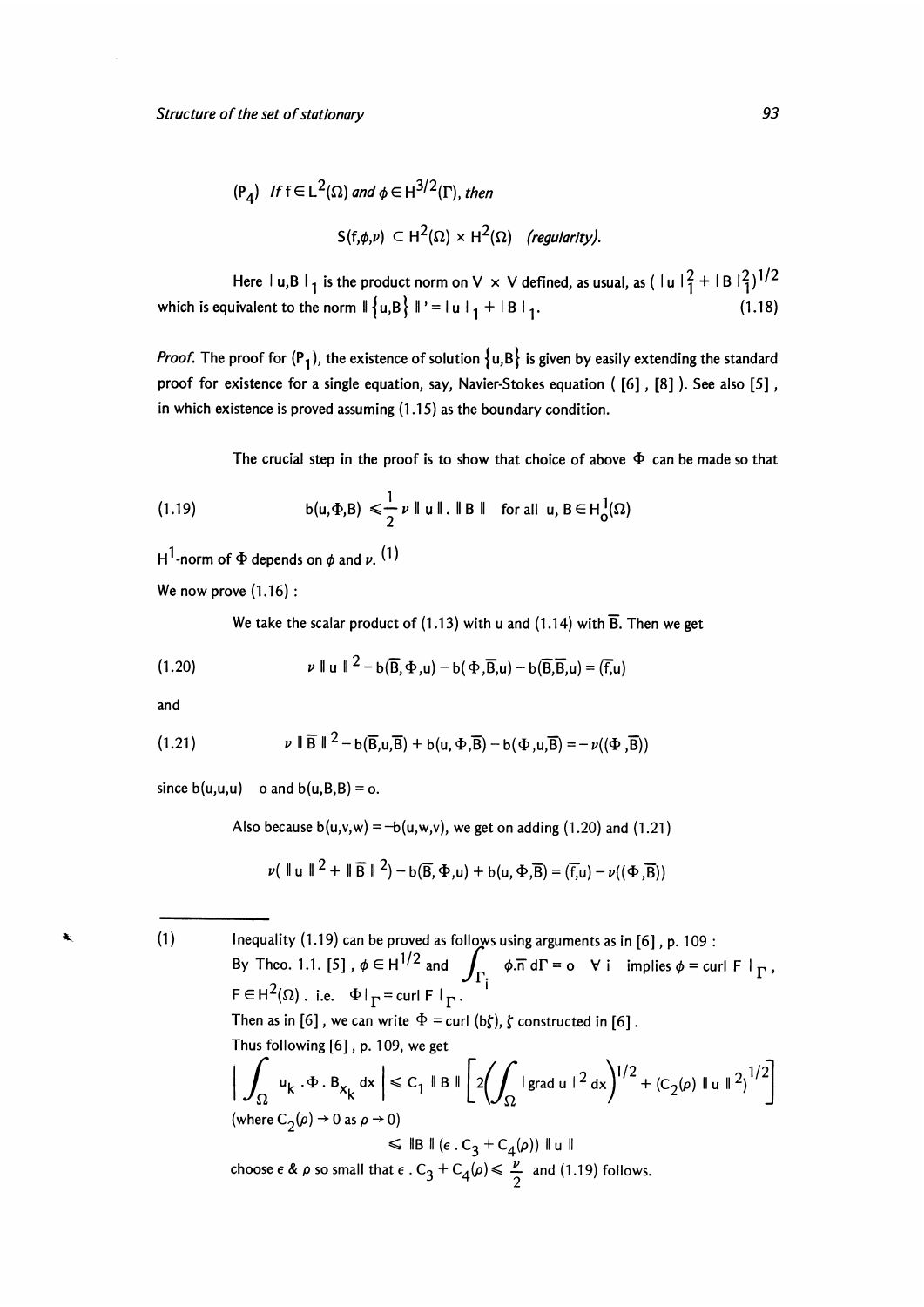So, by using (1.19), we have

$$
\nu \| \{u, \overline{B}\} \|^{2} \leq |F| \|u\| + \nu \| \Phi \| \cdot \| \overline{B} \| + \frac{1}{2} \nu \| u \| \cdot \| \overline{B} \| + \frac{1}{2} \nu \| u \| \cdot \| \overline{B} \|
$$
  
\n
$$
\leq |F| \cdot \| u \| + C_2 \nu \| \overline{B} \| + \frac{1}{2} \nu ( \|u \|^{2} + \| \overline{B} \|^{2} )
$$
  
\nsince  $a.b \leq \frac{a^{2}}{2} + \frac{b^{2}}{2}$ 

Hence  $\frac{1}{2}$   $\nu$  ||  $\{u,\overline{B}\}\$ ||  $^2 \le (|\overline{f}| + C_3 \nu)$  ||  $\{u,\overline{B}\}\|$  using (1.18)

## $C_3$  depends on  $\phi$ .

So  $\|\{u, B-\Phi\}\| = \|\{u, \overline{B}\}\| \le \frac{2}{\nu}$  ( $|\overline{f}| + C_3 \nu$ ) and (1.16) follows.

The closedness of S in  $H^1(\Omega) \times H^1(\Omega)$  is elementary. Compactness of S in  $L^2(\Omega) \times L^2(\Omega)$  follows by Rellich Lemma applied to product space. For compactness result for Navier-Stokes (stationary) equation, see [6] .

Uniqueness  $(P_3)$  is standard by using estimates made above. (cf. [8], [11] for single equation).

Lastly, regularity  $(P_4)$  follows by the arguments given in [4], by applying them to product-case (cf. [6] , [11 ] ).

Hereafter we assume that

(1.22) 
$$
f \in H
$$
,  $\phi \in H^{3/2}(\Gamma)$  and satisfies (1.13).

From [5], it follows that the function  $\Phi$  can be chosen in H<sup>2</sup>( $\Omega$ ) with

div. 
$$
\Phi = 0
$$
,  $\Phi = \phi$  on  $\Gamma$ 

 $(1.23)$ 

and satisfying (1.19).

 $\Phi$  can be chosen with

$$
|\Phi|_2 \leq \sigma \left( |\phi| \big|_{H^{3/2}(\Gamma)}, \nu \right)
$$

where  $\sigma(s, \nu)$  is increasing with respect to s, decreasing with respect to  $\nu$ . Thus  $\Phi$  remains bounded in  $H^2(\Omega)$  when  $\phi$  remains bounded in  $H^{3/2}(\Gamma)$  (1.24)

Same thing holds for  $\sigma_i(f,\phi,\nu)$  which appear in this following sections. They remain bounded when  $(f,\phi)$  remain bounded in H  $\times$  H<sup>3/2</sup>( $\Gamma$ ).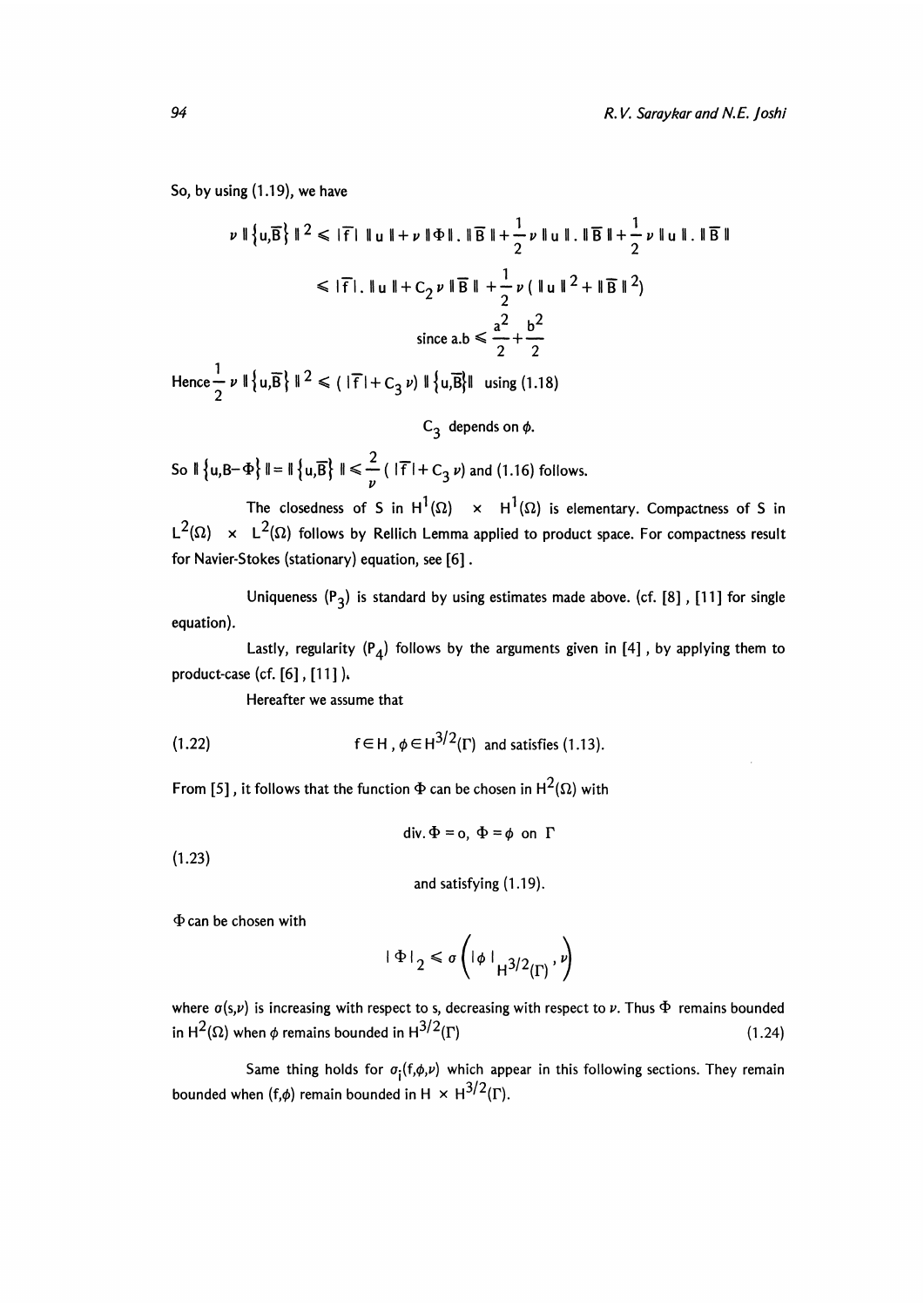### 1.2. - A Priori Estimates

LEMMA 1.1.  $S(f,\phi,\nu)$  is bounded and closed in

$$
H^2(\Omega) \times H^2(\Omega).
$$

Proof. We have, from (1.13) and (1.14), the inequalities

$$
\nu \mid \text{Au} \mid \leqslant \lvert \mathscr{B}(u,u) \rvert + \lvert \mathscr{B}(\overline{B},\overline{B}) \rvert + \lvert \mathscr{B}(\Phi,\overline{B}) \rvert + \lvert \mathscr{B}(\overline{B},\Phi) \rvert + \lvert \overline{f} \rvert,
$$

$$
\nu \mid A\overline{B} \mid \leqslant |\mathscr{B}(u,\overline{B})| + |\mathscr{B}(u,\Phi)| + |\mathscr{B}(\overline{B},u)| + |\mathscr{B}(\Phi,u)| + \nu \mid A\Phi|
$$

By Lemma 1.1 [4] and remark thereafter,

$$
|\mathcal{B}(u,v)| \leq c |u| \frac{5}{1} |v| \frac{3}{2} |u|
$$
  

$$
|\mathcal{B}(u,v)| \leq c |v| \frac{1}{2} |u|
$$

and also

$$
\leqslant c \left| u \right|_2 \left| v \right|_1.
$$

Hence

$$
\nu | \text{Au} | \leq c_1^2 | \text{u} |_{1}^{5/4}.| \text{u} |_{2}^{3/4} + c_2^2 | \overline{B} |_{1}^{5/4} | \overline{B} |_{2}^{3/4}
$$

$$
+ c_3^2 | \Phi|_{2} | \overline{B} |_{1} + | \overline{f} |
$$

and

$$
\nu \mid A\overline{B} \mid \leq c_4' \mid u \mid_{1}^{5/4} \mid \overline{B} \mid_{2}^{3/4} + c_5' \mid \Phi \mid_{2} \mid u \mid_{1} + c_6' \mid \overline{B} \mid_{1}^{5/4} \mid u \mid_{2}^{3/4} + c_7' \mid \Phi \mid_{2}
$$

We have

$$
(1.25) \tC_0^{-1} |u|_2 \le |Au| \le C_0 |u|_2 \quad \forall \ u \in D_A
$$

Also from (1.16),

$$
|\overline{B}|_1 = |B - \Phi|_1 \le |B|_1 + |\Phi|_1 \le \sigma_0 + |\Phi|_1 = \sigma_1(f, \phi, \nu)
$$

Also

$$
|\mathbf{u}|_1 \leq \sigma_0 \leq \sigma_1(\mathbf{f},\phi,\nu)
$$

Hence we get

$$
\nu \mid \text{Au} \mid \leq C_1^{\prime} \sigma^{5/4} \mid \text{Au} \mid^{3/4} + C_2^{\prime} \sigma^{5/4} \mid \text{AB} \mid^{3/4} + C_3^{\prime} \sigma_1 \mid \Phi \mid_2 + \mid \overline{f} \mid
$$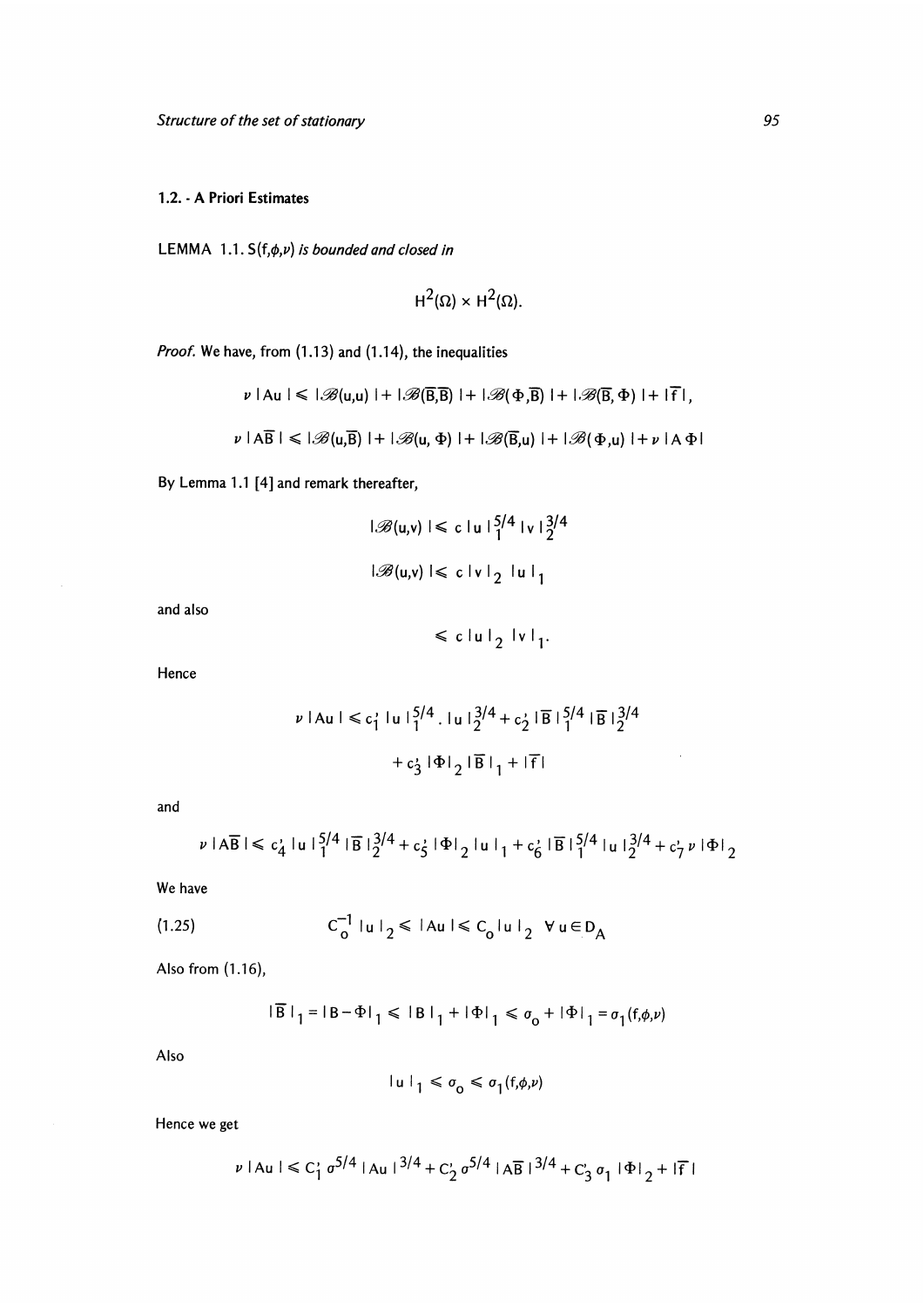and

$$
\nu \mid A\overline{B} \mid \leq C_4' \sigma_1^{5/4} \mid A\overline{B} \mid^{3/4} + C_5' \mid \Phi \mid_2 \sigma_1 + C_6' \cdot \sigma_1^{5/4} \mid Au \mid^{3/4} + C_7' \nu \mid \Phi \mid_2
$$

Adding these two inequalities,

$$
\nu (|\mathsf{A} \mathsf{u}| + |\mathsf{A} \overline{\mathsf{B}}|) \leq C_4 \sigma_1^{5/4} (|\mathsf{A} \mathsf{u}|^{3/4} + |\mathsf{A} \overline{\mathsf{B}}|^{3/4}) + |\overline{\mathsf{f}}| + C_5 \sigma_1 |\Phi|_2
$$

Applying Young's inequality,

$$
C_4 \sigma_1^{5/4} |A u|^{3/4} \le \frac{C_6 \sigma_1^5}{v^3} + \frac{\nu}{2} |A u|
$$
  

$$
C_4 \sigma_1^{5/4} |A \overline{B}|^{3/4} \le \frac{C_7 \sigma_1^5}{v^3} + \frac{\nu}{2} |A \overline{B}|
$$

Hence

and

$$
\nu \left( |Au| + |A\overline{B}| \right) \le \frac{C_8 \sigma_1^5}{\nu^3} + |\overline{f}| + C_5 \sigma_1 |\Phi|_2 + \frac{\nu}{2} \left( |Au| + |A\overline{B}| \right)
$$
  
so  $\frac{\nu}{2} |\{Au, A\overline{B}\}| \le C_9 \left( \frac{\sigma_1^5}{\nu^3} + |\overline{f}| + \sigma_1 |\Phi|_2 \right)$  using (1.18).

Hence

$$
|\{\mathsf{Au}, \mathsf{AB}\}| \leq \frac{C_{10}}{\nu} \left(\frac{\sigma_1^5}{\nu^3} + |\mathsf{F}| + \sigma_1 \cdot |\Phi| \right) = \sigma_2(f, \phi, \nu).
$$

Using  $(1.25)$  again,

$$
|\left\{ \mathbf{u},\overline{\mathbf{B}}\right\} |_{2} \leq C_{o} \cdot \sigma_{2}(\mathbf{f},\phi,\nu)
$$

and  $S(f,\phi,\nu)$  is bounded in  $H^2(\Omega) \times H^2(\Omega)$ .

Since the set is closed in  $H^1(\Omega) \times H^1(\Omega)$  and injection of  $H^2(\Omega) \to H^1(\Omega)$  is dense and continuous, it is closed in  $H^2(\Omega) \times H^2(\Omega)$ . The lemma is proved:

Before we state next lemma, we introduce, together with  $P_m$  of [4], one more projection operator  $P_m^*$  as follows : There are eigen vectors  $c_j$  in  $W_s$  such that

$$
((c_j,c))_s = \lambda_j^*(c_j,c) \quad \forall \ c \in W_s.
$$

 ${c_j}$  then form basis of W<sub>s</sub> and hence basis of W  $\cap$   $(L^n(\Omega))^n$ . W  $\cap$   $(L^n(\Omega))^n = W$  if  $n \le 4$ .

Also injection of  $W_s \to H$  is compact, so  ${c_j}$  form basis of H. Then we may assume

that

$$
0 < \lambda_1^* \leq \lambda_2^* \leq \dots \quad \text{and} \quad \lambda_m^* \geqslant \, c.m^{2/n} \,, \, m \geqslant 1 \, ;
$$

c is a constant depending only on  $\Omega$ .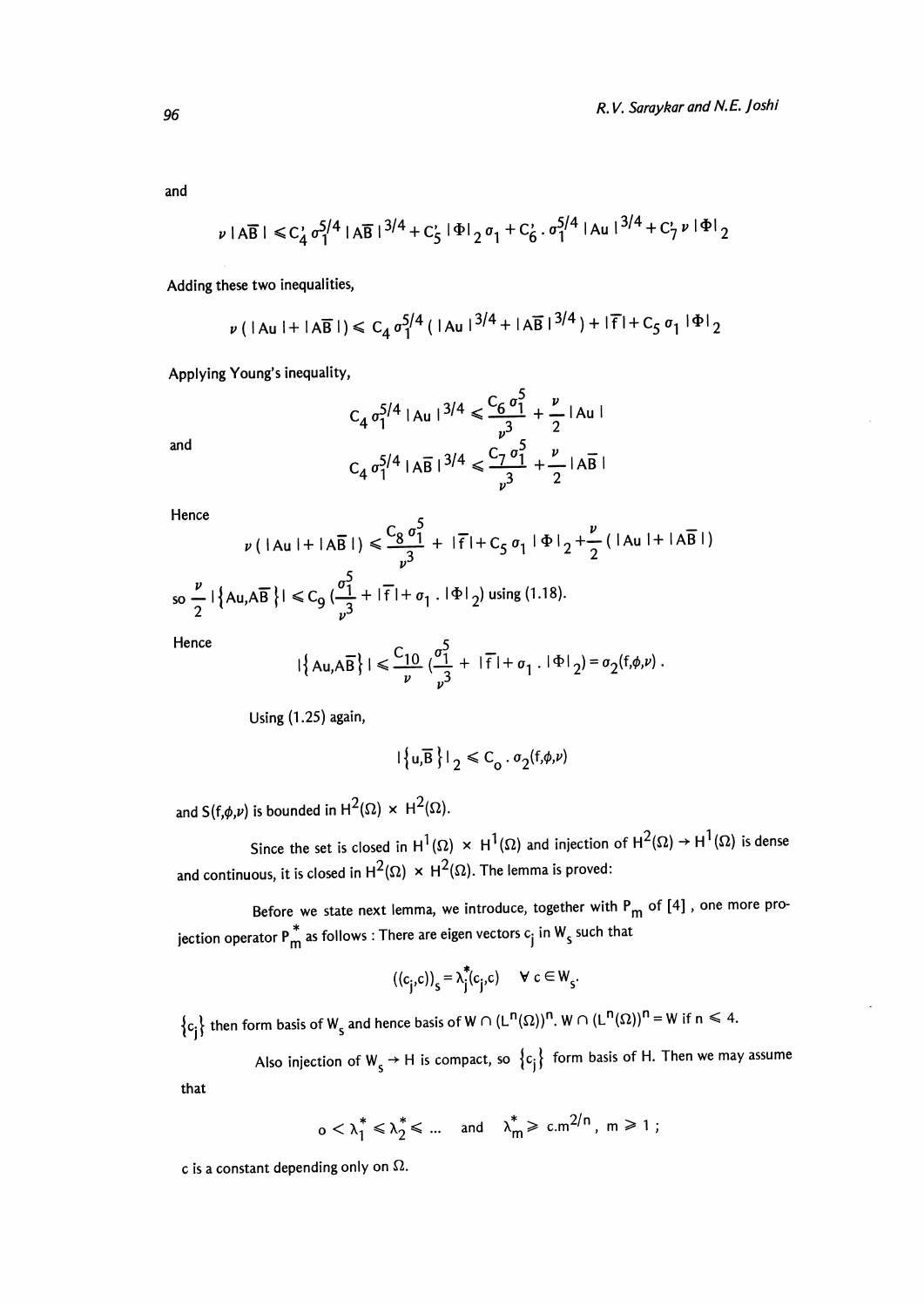Then  $P_m^*$ , m  $\geq 1$ , denotes the orthogonal projection onto the space spanned by  $c_1, c_2, ..., c_i$ either in H, W or W'.

LEMMA 1.2. There exists a constant  $\sigma_3$  depending on f,  $\phi$ ,  $\Omega$ ,  $\nu$  such that if

$$
\lambda_{m+1} \geq \sigma_3, \ \lambda_{m+1}^* \geq \sigma_3
$$

(m to be chosen max, of m<sub>1</sub>, m<sub>2</sub> with  $\lambda_{m_1+1} \geqslant \sigma_3$  and  $\lambda_{m_2+1} \geqslant \sigma_3$ ) then for every pair  $\left\{ \mathsf{u},\mathsf{B}\right\}$  ,  $\left\{ \mathsf{v},\mathsf{c}\right\}$  belonging to  $\mathsf{S}(\mathsf{f},\phi,\nu),$  we have

$$
(1.27) \qquad |\{u,B\} - \{v,c\}| = |u-v| + |B-c| \leq \sigma_4 \left( |P_m(u-v)| + |P_m^*(B-c)| \right)
$$

(1.28) 
$$
|\{Au, AB\} - \{Av, Ac\}| \le \sigma_4 (|AP_m(u-v)| + |AP_m^*(B-c)|)
$$

where  $\sigma_4$  is simply related to  $\sigma_3$ .

Proof. We have from  $(0.1)$ ,

$$
\nu((u,\theta)) + b(u,u,\theta) - b(B,B,\theta) = (f,\theta)
$$
  

$$
\nu((v,\theta)) + b(v,v,\theta) - b(c,c,\theta) = (f,\theta) \quad \forall \theta \in V
$$
  

$$
\nu((w,\theta)) + b(u,u,\theta) - b(v,v,\theta) - b(B,B,\theta) + b(c,c,\theta) = 0
$$

where

 $or$  $(1.29)$ 

$$
w = u - v \in D_A.
$$

Similarly, from (0.2),

(1.30) 
$$
\nu((F,\psi)) + b(u,B,\psi) - b(v,c,\psi) - b(B,u,\psi) + b(c,v,\psi) = 0 \quad \forall \psi \in W
$$

where

$$
F = B - C \in D_A.
$$

Let

$$
Q_m = I - P_m
$$
,  $Q_m^* = I - P_m^*$ 

and put  $\theta = Q_m$  w in (1.29),  $\psi = Q_m^*$  F in (1.30).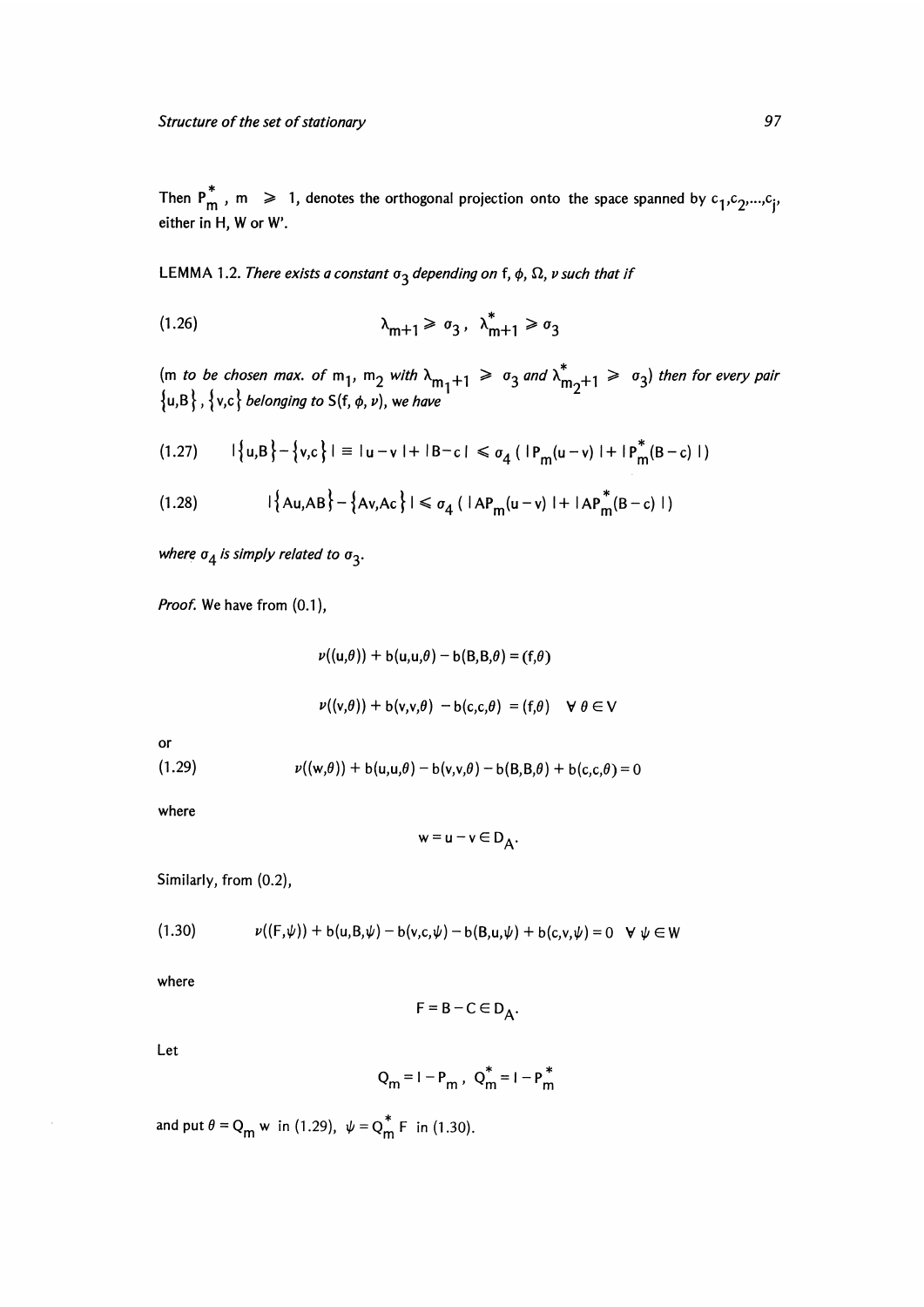$\overline{\phantom{a}}$ 

Then (1.29) gives

$$
\nu \parallel Q_m \le \parallel 2 - b(u, u, Q_m \le) + b(v, v, Q_m \le) + b(B, B, Q_m \le) - b(c, c, Q_m \le)
$$
  
=  $-b(u, w, Q_m \le) - b(w, v, Q_m \le) + b(B, F, Q_m \le) + b(F, c, Q_m \le)$   
=  $-b(u, P_m \le Q_m \le) - b(P_m \le v, Q_m \le) - b(Q_m \le v, Q_m \le)$   
+  $b(B, P_m^* F, Q_m \le) + b(B, Q_m^* F, Q_m \le) + b(P_m^* F, c, Q_m \le) + b(Q_m^* F, c, Q_m \le)$ 

where we have used properties of b and that

$$
(\mathsf{P}_{\mathsf{m}}\mathsf{w},\mathsf{Q}_{\mathsf{m}}\mathsf{w})=\mathsf{o}.
$$

Similar arrangements in (1.30) give

$$
\nu \parallel Q_{m}^{*}F \parallel^{2} = -b(P_{m}w, B, Q_{m}^{*}F) - b(Q_{m}w, B, Q_{m}^{*}F) - b(v, P_{m}^{*}F, Q_{m}^{*}F) + b(B, P_{m}w, Q_{m}^{*}F)
$$
\n(1.32)\n
$$
+ b(B, Q_{m}w, Q_{m}^{*}F) + b(P_{m}^{*}F, v, Q_{m}^{*}F) + b(Q_{m}^{*}F, v, Q_{m}^{*}F)
$$

Using Lemma 1.1 [4], (1.31) gives

$$
\nu \parallel Q_{m}w \parallel^{2} \leq C_{11} (\parallel u \parallel_{2} + \parallel v \parallel_{2}) \parallel Q_{m}w \parallel . \parallel P_{m}w \parallel
$$
  
+ C\_{12} \parallel Q\_{m}w \parallel . \parallel v \parallel\_{2} . \parallel Q\_{m}w \parallel  
+ C\_{13} (\parallel B \parallel\_{2} + \parallel c \parallel\_{2}) \parallel P\_{m}^{\*}F \parallel . \parallel Q\_{m}w \parallel  
+ C\_{14} (\parallel B \parallel\_{2} + \parallel c \parallel\_{2}) \parallel Q\_{m}^{\*}F \parallel . \parallel Q\_{m}w \parallel

and (1.32) gives

$$
\nu \parallel Q_{m}^{\ast}F \parallel^{2} \leq C_{15} \parallel B \parallel_{2} \parallel P_{m}w \parallel . \parallel Q_{m}^{\ast}F \parallel + C_{16} \parallel v \parallel_{2} \parallel P_{m}^{\ast}F \parallel . \parallel Q_{m}^{\ast}F \parallel
$$
  
\n
$$
+ C_{17} \parallel B \parallel_{2} \parallel Q_{m}w \parallel . \parallel Q_{m}^{\ast}F \parallel
$$
  
\n
$$
+ C_{18} \parallel v \parallel_{2} \parallel Q_{m}^{\ast}F \parallel . \parallel Q_{m}^{\ast}F \parallel
$$

By Lemma 1.1,  $|u|_2$ ,  $|v|_2$ ,  $|B|_2$ ,  $|c|_2$  are all bounded by  $\sigma_2(f, \phi, v)$ .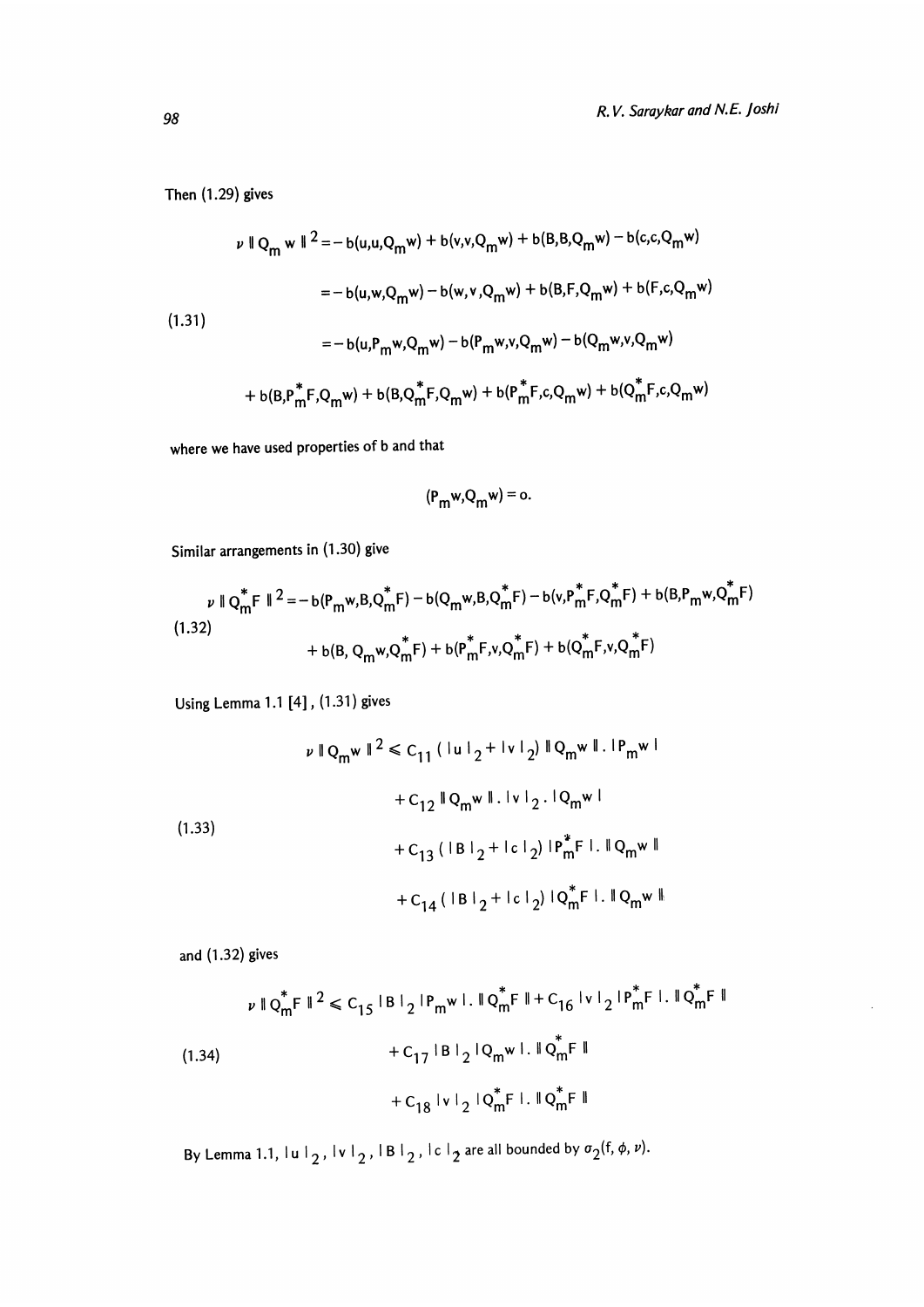Hence by (1.33),

$$
\nu \|Q_m w\|^2 \leq C_{19} \sigma_2 (|P_m w| + |Q_m w|) \|Q_m w\|
$$

$$
+ C_{20} \sigma_2 (|P_m^* F| + |Q_m^* F|) \|Q_m w\|
$$

and by (1.34),

$$
\nu \parallel Q_{m}^{*}F \parallel^{2} \leq C_{21} \sigma_{2} (\parallel P_{m}w \parallel + \parallel Q_{m}w \parallel) \parallel Q_{m}^{*}F \parallel
$$

$$
+ C_{22} \sigma_{2} (\parallel P_{m}^{*}F \parallel + \parallel Q_{m}^{*}F \parallel) \parallel Q_{m}^{*}F \parallel
$$

Adding these two inequalities, we get

$$
\nu (\parallel Q_m w \parallel^2 + \parallel Q_m^* F \parallel^2) \le \sigma_2 . C_{23} (\parallel Q_m w \parallel + \parallel Q_m^* F \parallel).
$$
  
. 
$$
\cdot (\parallel P_m w \parallel + \parallel Q_m w \parallel + \parallel P_m^* F \parallel + \parallel Q_m^* F \parallel)
$$

or using equivalent product norm,

$$
\nu \parallel \left\{Q_m w, Q_m^* F\right\} \parallel^2 \leq \sigma_2 C_{24} \parallel \left\{Q_m w, Q_m^* F\right\} \parallel \times ( \parallel \left\{P_m w, P_m^* F\right\} \parallel + \parallel \left\{Q_m w, Q_m^* F\right\} \parallel)
$$

Hence

$$
(1.35) \qquad \nu \parallel \left\{Q_m w, Q_m^* F\right\} \mid \leq \sigma_2 \cdot C_{24} \left( \mid \left\{P_m w, P_m^* F\right\} \mid + \mid \left\{Q_m w, Q_m^* F\right\} \mid \right)
$$

Also we have

and

$$
|Q_m \theta| \le (\lambda_{m+1})^{-1/2} \|Q_m \theta\| \quad \forall \theta \in V
$$
  

$$
|Q_m^* \psi| \le (\lambda_{m+1}^*)^{-1/2} \|Q_m^* \psi\| \quad \forall \psi \in W
$$

So,

$$
\vert \left\{ Q_m \theta, Q_m^* \psi \right\} \vert \leqslant \max \, \left\{ \lambda_{m+1}^{-1/2}, \lambda_{m+1}^{*-1/2} \right\} \, \, \text{and} \, \left\{ Q_m \theta, Q_m^* \psi \right\} \Vert
$$

Let this max. be  $\lambda_{m+1}^{-1/2}$ .

Hence,

(1.36) 
$$
|\{Q_m \theta, Q_m^* \psi\}| \leq \lambda_{m+1}^{-1/2} \cdot \|\{Q_m \theta, Q_m^* \psi\}\|
$$

Then (1.35) gives

$$
\left(\nu - \frac{C_{24} \cdot \sigma_2}{\lambda_{m+1}^{1/2}}\right) \|\{\mathbf{Q}_m \mathbf{w}, \mathbf{Q}_m^* \mathbf{F}\}\| \le C_{24} \cdot \sigma_2 \cdot \|\{\mathbf{P}_m \mathbf{w}, \mathbf{P}_m^* \mathbf{F}\}\|
$$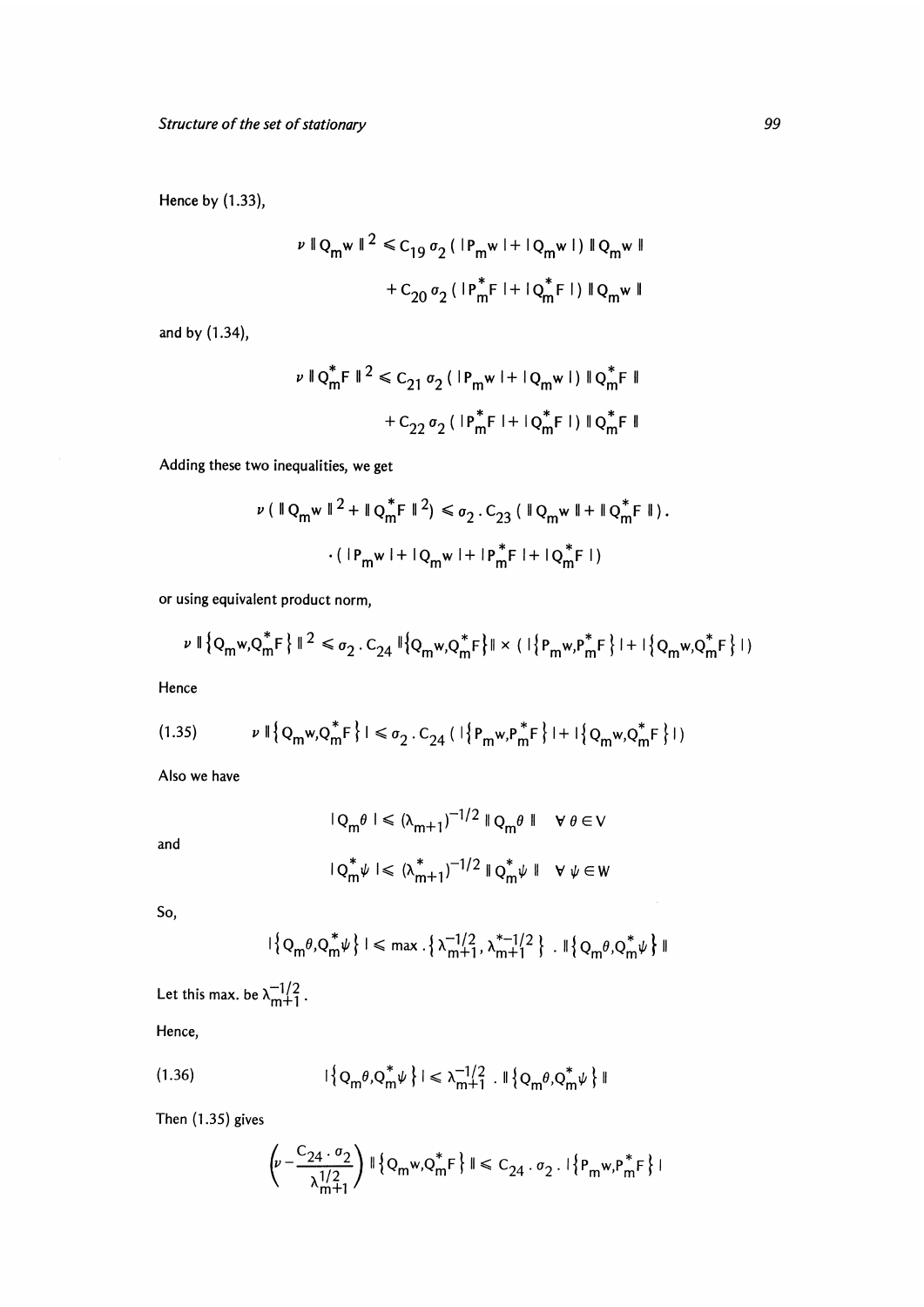### If (1.26) holds with

$$
\sigma_3 > \left(\frac{2\,C_{24}\cdot\sigma_2}{\nu}\right)^2
$$

then

$$
\lambda_{m+1}^{1/2} \geq \sigma_3^{1/2} > \frac{2C_{24} \cdot \sigma_2}{\nu}
$$

 $\alpha$ 

So

$$
\nu - \frac{C_{24} \cdot \sigma_2}{\lambda_{m+1}^{1/2}} > \frac{\nu}{2}
$$

$$
\frac{\nu}{2} \|\{Q_m w, Q_m^* F\}\| \leq C_{24} \cdot \sigma_2 |\{P_m w, P_m^* F\}|
$$

Hence

 $\|\{Q_m w, Q_m^* F\}\| \leq \sigma_3^{1/2} |\{P_m w, P_m^* F\}|$ 

Then (1.36) gives

$$
|Q_m w, Q_m^* F| \le \lambda_{m+1}^{-1/2} \cdot \sigma_3^{1/2} | \{ P_m w, P_m^* F \} |
$$
  

$$
\le \sigma_3 | \{ P_m w, P_m^* F \} |
$$

 $(\sigma_3$  chosen such that  $\geq 1$ )

and so

$$
|\{w, F\}| = (|\{P_m w, P_m^* F\}|^2 + |\{Q_m w, Q_m^* F\}|^2)^{1/2}
$$
  

$$
\leq (1 + \sigma_3^2)^{1/2} |\{P_m w, P_m^* F\}|
$$
  

$$
\leq (1 + \sigma_3^2)^{1/2} |\{P_m (u \sim v), P_m^* (B-c)\}|
$$

which gives (1.27) by using equivalent norms.

We now prove (1.28) : Replacing  $\theta$  by A  $Q_m w$  in (1.29) and  $\psi$  by A  $Q_m^*$  F in (1.30), we get

$$
\nu |A Q_m w|^2 = -b(u, u, A Q_m w) + b(v, v, A Q_m w) + b(B, B, A Q_m w) - b(c, c, A Q_m w)
$$
  
= (as before)

(1.37) = 
$$
-b(P_m w, u, A Q_m w) - b(Q_m w, u, A Q_m w) - b(v, P_m w, A Q_m w)
$$
  
\t $-b(v, Q_m w, A Q_m w) + b(P_m^* F, B, A Q_m w) + b(Q_m^* F, B, A Q_m w)$   
\t $+ b(c, P_m^* F, A Q_m w) + b(c, Q_m^* F, A Q_m w)$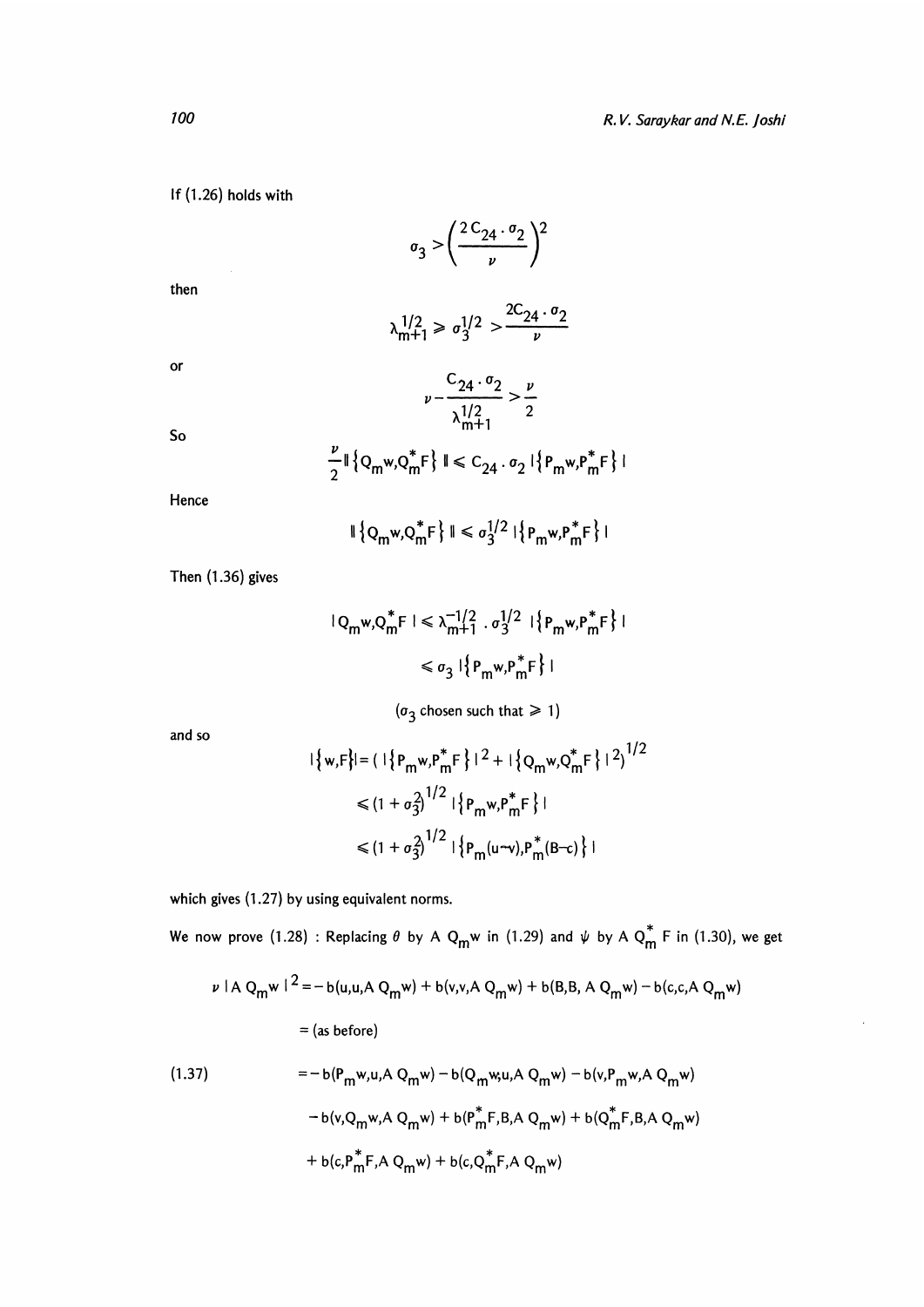$$
\leq C_{25} \cdot \sigma_2 \cdot ( |\mathbf{A} \mathbf{P}_{m} \mathbf{w}| + ||\mathbf{Q}_{m} \mathbf{w}|| + |\mathbf{A} \mathbf{P}_{m}^* \mathbf{F}| + ||\mathbf{Q}_{m}^* \mathbf{F}|| ).
$$

similar to  $(1.33)$ ; and similar to  $(1.32)$  and  $(1.34)$  we get

$$
(1.38) \nu \mid A \, Q_{\text{m}}^* F \mid ^2 \leq C_{26} \, Q \, (\mid A \, P_{\text{m}} w \mid + \mid Q_{\text{m}} w \mid + \mid A \, P_{\text{m}}^* F \mid + \mid Q_{\text{m}}^* F \mid + \mid Q_{\text{m}}^* F \mid).
$$

Here we have used Lemma 1.1 [4] and (1.25).

Hence on adding respective sides of (1.37) and (1.38), and using (1.18),

$$
(1.39) \quad \nu \mid \left\{ A \ Q_m w, A \ Q_m^* F \right\} \mid \leq C_{27} \cdot \sigma_2 \cdot (\mid \left\{ A \ P_m w, A \ P_m^* F \right\} \mid + \parallel \left\{ Q_m w, Q_m^* F \right\} \parallel)
$$

We have similar to  $(1.36)$ ,

$$
\|\left\{Q_m\theta,Q_m^*\psi\right\}\| \leq \lambda_{m+1}^{-1/2} \cdot \|\left\{A\theta,A\psi\right\}\| \quad \forall \theta,\psi \in D_A.
$$

Hence

$$
\left(\nu - \frac{C_{27} \cdot \sigma_2}{\lambda_{m+1}^{1/2}}\right) \cdot \left\{ A \cdot Q_m w, A \cdot Q_m^* F \right\} \cdot \leq C_{27} \cdot \sigma_2 \cdot \left\{ A \cdot P_m w, A \cdot P_m^* F \right\} \cdot
$$

choose

$$
\sigma_3 = \left(\frac{2(C_{24} + C_{27}) \cdot \sigma_2}{\nu}\right)^2
$$

 $\mathsf{SO}$ 

$$
\frac{\nu}{2} | \{ A Q_m w, A Q_m^* F \} | \leq C_{27} \cdot \sigma_2 | \{ A P_m w, A P_m^* F \} |
$$

or

$$
|\{A Q_m w, A Q_m^* F\}| \le \frac{2 C_{27} \cdot \sigma_2}{\nu} |\{A P_m w, A P_m^* F\}|
$$
  

$$
\le \sigma_3^{1/2} |\{A P_m w, A P_m^* F\}|
$$

Then

$$
|\{\mathsf{Aw}, \mathsf{AF}\}| \le (1 + \sigma_3)^{1/2} |\{\mathsf{AP}_m \mathsf{w}, \mathsf{AP}_m^* \mathsf{F}\}|
$$

and we get (1.28).

# 1.3. - Other Properties of  $S(f, \phi, \nu)$

We are now in a position to prove

 $\mathcal{L}$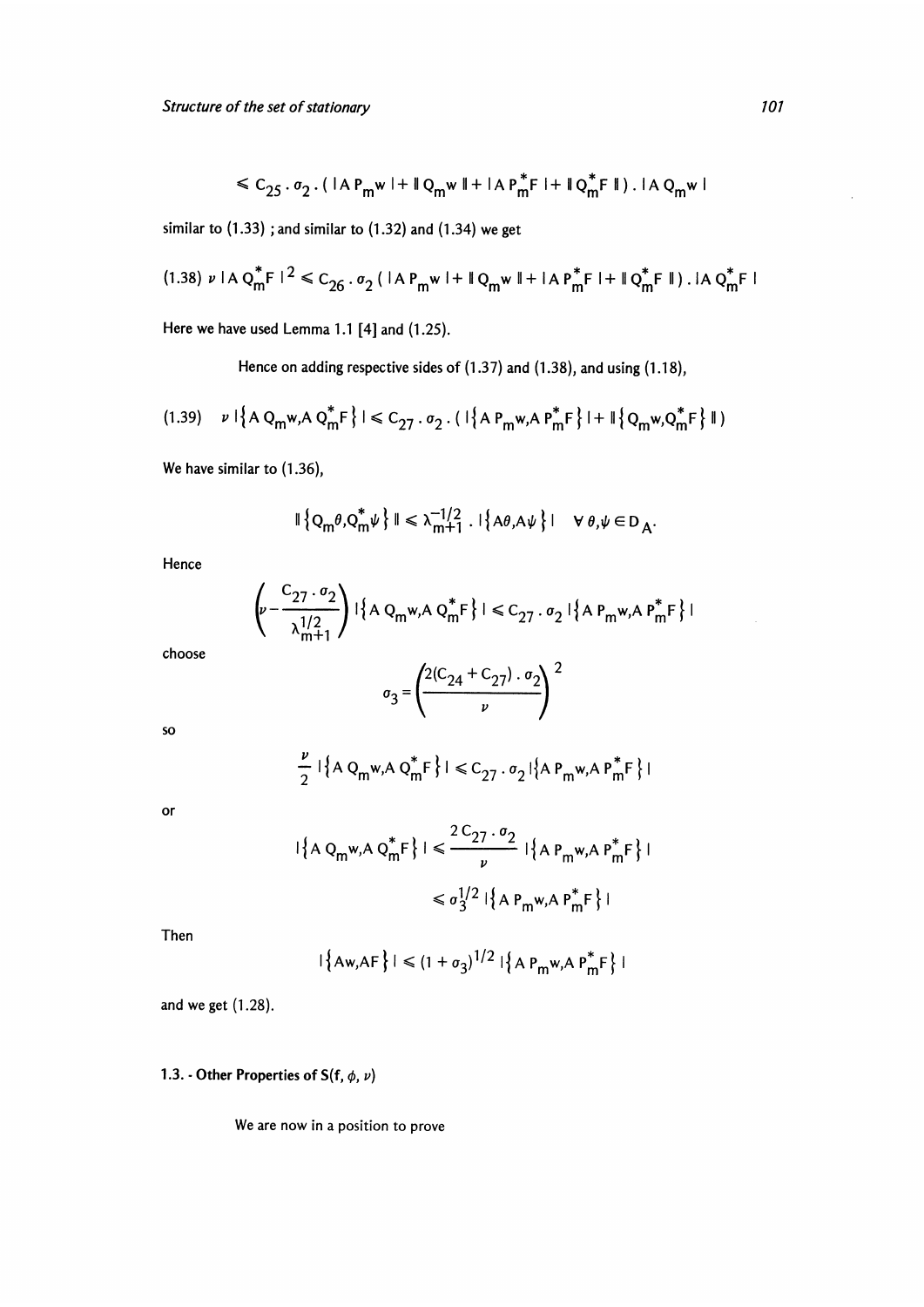THEOREM 1.2.  $(P_5)$ : S(f,  $\phi$ ,  $\nu$ ) is a compact subset of

$$
H^2(\Omega) \times H^2(\Omega).
$$

 $(P_G)$ : S(f,  $\phi$ ,  $\nu$ ) is homeomorphic to a compact subset of  $R^m \times R^m$ , m sufficiently large so that (1.26) is satisfied.

Proof. By using lemma 1.2 above, proof of [4] can directly be extended in this case, using product spaces.

#### 2. GENERIC PROPERTIES

We set

(2.1) 
$$
E_1 = \left\{ u \in H^2(\Omega), \text{ div. } u = 0, u = 0 \text{ on } \Gamma \right\}
$$

(2.2) 
$$
E_2 = \{B \in H^2(\Omega), \text{ div. } B = 0, B.n = 0 \text{ on } \Gamma\}
$$

Let 
$$
E = E_1 \times E_2
$$

Set 
$$
F = F_1 \times F_2
$$

 $F_1 = H \times H$  $(2.3)$ 

$$
F_2 = \left\{ \phi \in H^{3/2}(\Gamma), \phi \cdot n = o \quad \text{on } \Gamma \right\}.
$$

Then  $\int \phi \cdot n d\Gamma = 0$ , i = 1,...,k is automatically satisfied.  $\mathcal{F}_{\mathbf{I}^{\prime}}$ 

$$
\&: E \rightarrow F,
$$

(2.4) 
$$
\& (u, B) = \left\{ \nu \mathcal{A} \ u + \mathcal{B} \left( u, u \right) - \mathcal{B} \left( B, B \right), \nu \mathcal{A} \ B + \mathcal{B} \left( u, B \right) - \mathcal{B} \left( B, u \right) ; B \mid_{\Gamma} \right\}
$$

where  $\mathcal{A}$  u = -P<sub>H</sub>  $\Delta$  u, P<sub>H</sub> the projector in L<sup>2</sup>( $\Omega$ ) onto H. We now prove

THEOREM 2.1. We assume that  $\Omega \subset \mathbb{R}^n$ , n = 2,3 satisfying (1.1), (1,2). Then, for every  $\nu > 0$ 

 $(P_7)$ : There exists a dense open set  $\Theta \subset F$ , such that for every  $(f, 0, \phi) \in \Theta$ , the set  $S(f, \phi, \nu)$  is finite.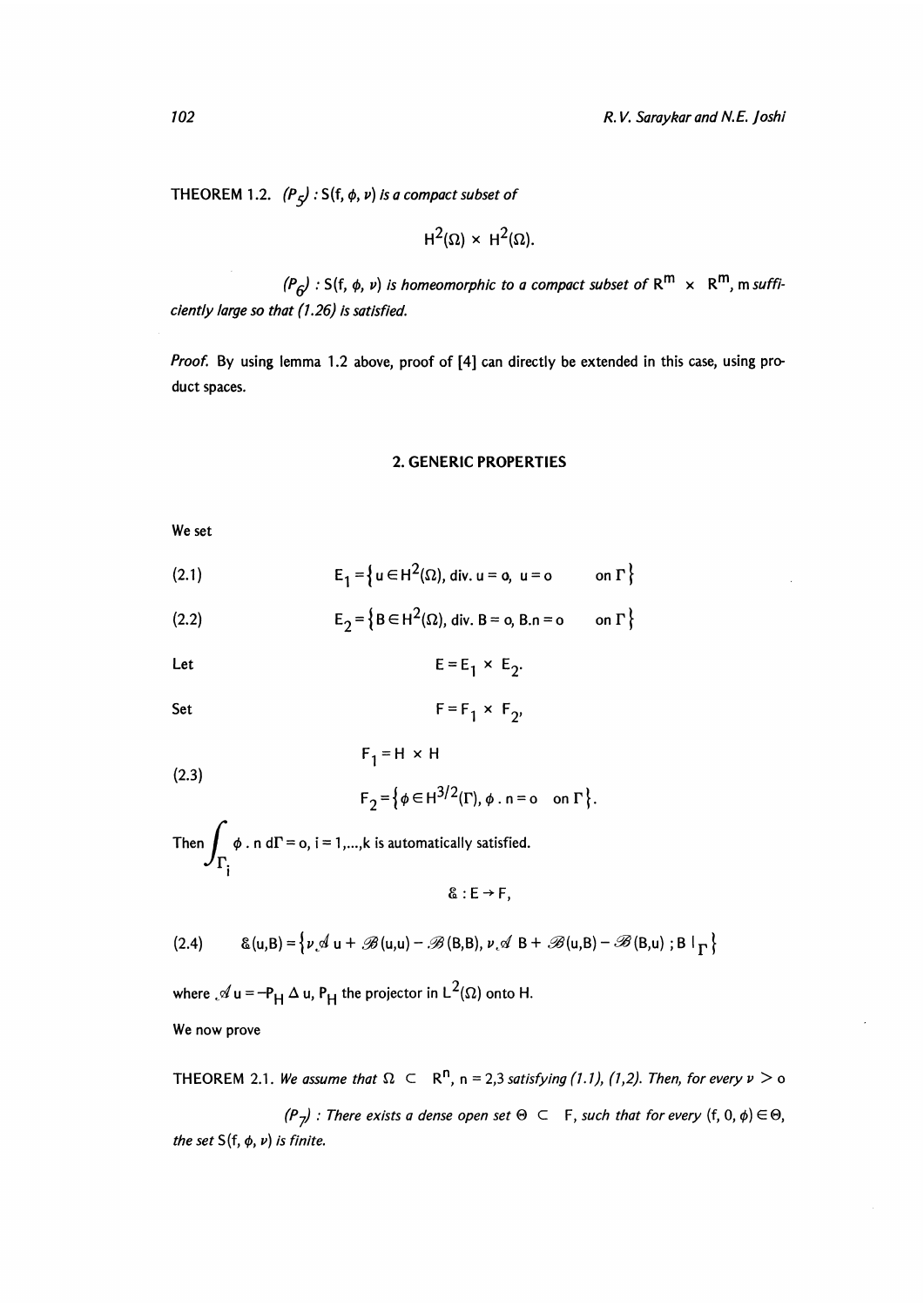For every connected component  $\Theta_{\alpha}$  of  $\Theta$ , the number of elements in S(f,  $\phi$ ,  $\nu$ ) for (f, 0,  $\phi$ )  $\in \Theta_{\alpha}$  is constant and every solution is a  $\tilde{C}^{\infty}$ -function of (f, 0,  $\phi$ ).

*Proof.* We apply Sard-Smale theorem ( $[4]$ ,  $[9]$ ) with E, F, & given as above. Clearly & is  $C^{\infty}$  and its Fréchet derivative is given by

$$
\langle \& (u, B), (v, c) \rangle
$$
  
\n
$$
\langle 2.5 \rangle = \begin{cases} \nu \mathcal{A} \vee + \mathcal{B}(u, c) + \mathcal{B}(v, u) & v \mathcal{A}c + \mathcal{B}(u, c) - \mathcal{B}(v, u) + \\ \nu \mathcal{A}(v + \mathcal{B}(u, c) + \mathcal{B}(v, u) & v \mathcal{A}(v + \mathcal{B}(u, c) - \mathcal{B}(v, u)) + \\ \mathcal{B}(v, B) - \mathcal{B}(v, B) & + \mathcal{B}(v, B) - \mathcal{B}(B, c) \end{cases}
$$

 $\&^{\prime}(u,B) \in \mathcal{L}(E,F)$  has the form  $\Lambda + K$ ,

$$
\Lambda(v,c) = \{v \mathcal{A} v, v \mathcal{A} c, c \mid_{\Gamma}\},
$$
  

$$
\mathsf{K}(v,c) = \{ \mathcal{B}(u,c) + \mathcal{B}(v,u) - \mathcal{B}(B,c) - \mathcal{B}(v,B), \mathcal{B}(u,c) + \mathcal{B}(v,B) - \mathcal{B}(v,u) - \mathcal{B}(B,c), 0 \}
$$

That  $\Lambda$  is an isomorphism from E to F follows from the classical result on Stoke's problem applied to product space. Also  $\mathscr B$  is bilinear continuous on  $H^2(\Omega) \times H^1(\Omega)$  and on  $H^1(\Omega) \times H^2(\Omega)$ with values in  $L^2(\Omega)$  or H. Hence for  $u \in E_1$ ,  $B \in E_2$ ,

$$
(v,c) \rightarrow \mathscr{B}(u,c) + \mathscr{B}(v,u) - \mathscr{B}(B,c) - \mathscr{B}(v,B)
$$

and

$$
(v,c) \rightarrow \mathscr{B}(u,c) + \mathscr{B}(v,B) - \mathscr{B}(v,u) - \mathscr{B}(B,c)
$$

are linear continuous mappings from  $H^1 \times H^1$  into H. Hence

$$
(v,c) \rightarrow \big\{\mathscr{B}(u,c) + \mathscr{B}(v,u) - \mathscr{B}(B,c) - \mathscr{B}(v,B), \ \mathscr{B}(u,c) + \mathscr{B}(v,B) - \mathscr{B}(v,u) - \mathscr{B}(B,c)\big\}
$$

is linear continuous from  $H^1 \times H^1$  into H  $\times$  H.

K is therefore compact. Hence dim. Ker. K and dim. Coker K are both finite and they are equal. For  $\Lambda$ , being isomorphism, both these dimensions are zero. Hence we conclude that  $\mathcal{E}'(u,B)$  is a Fredholm operator of index zero.

Hence by Smale's theorem, the set  $\Theta$  of regular values  $\{f, 0, \phi\}$  of & is dense in F and S(f,  $\phi$ ,  $\nu$ ) is descrete in E for all (f, 0,  $\phi$ ) in  $\Theta$ . Since by (P<sub>5</sub>), S(f,  $\phi$ ,  $\nu$ ) is compact in E, it is finite.

The proof of openness of  $\Theta$  and the last part of the theorem can be given in this case by easily extending the proof given in [4] , p. 161-162.